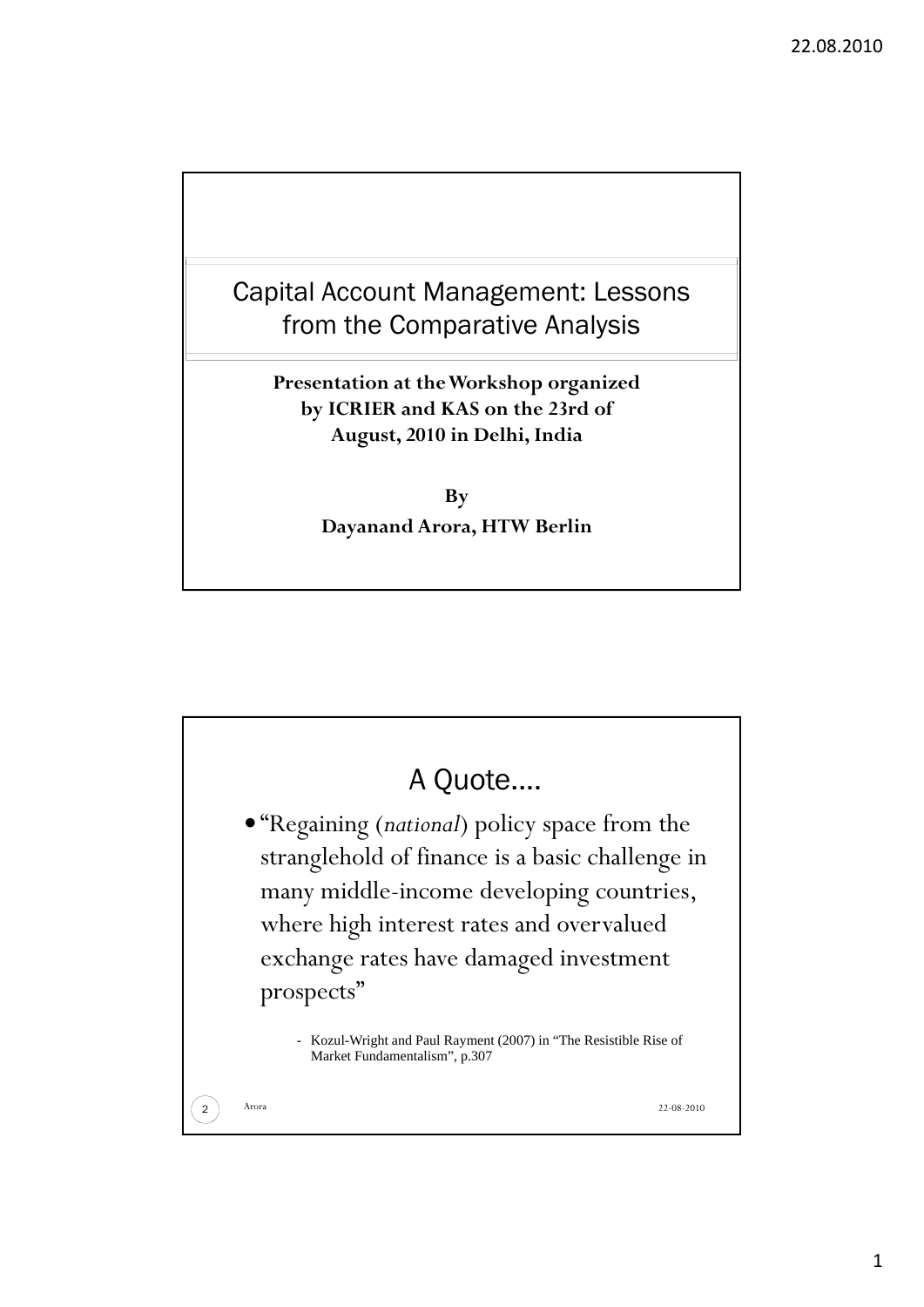

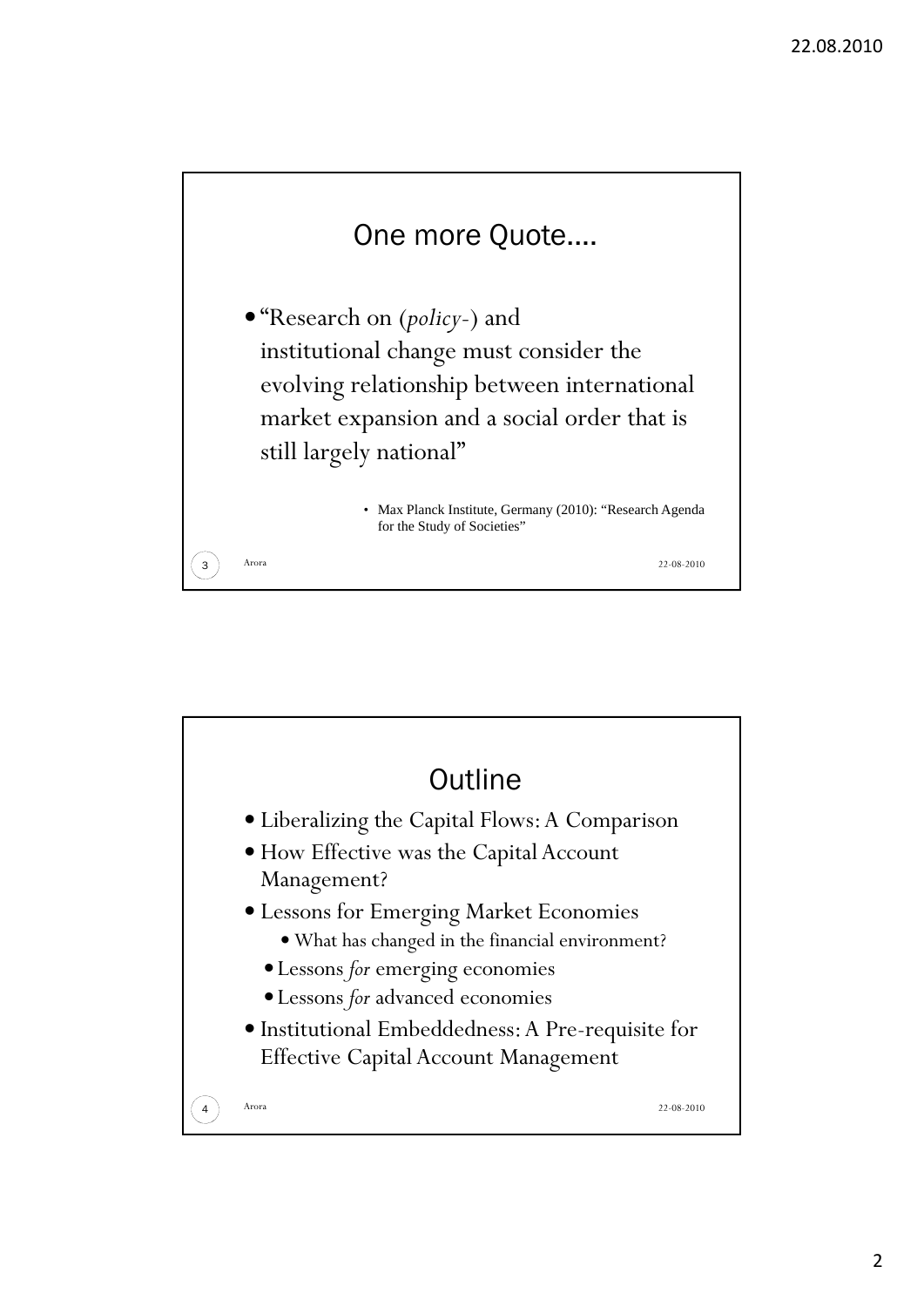| Comparison                                                                |                                             |                                       |                      |
|---------------------------------------------------------------------------|---------------------------------------------|---------------------------------------|----------------------|
|                                                                           | <b>Germany</b>                              | Japan                                 | India                |
| Period of<br><b>Liberalization</b>                                        | 1957 - 1973                                 | $1964 - 1980$                         | 1991 - Ongoing       |
| (de jure)<br>Capital<br><b>Account</b><br><b>Management</b><br>(de facto) | Continued<br>between 1973<br>and 1984       | Continued<br>between 1980 and<br>1992 | Active<br>Management |
| <b>Liberalization</b><br>Approach                                         | Initial "Big Bang<br>(completed in<br>1959) | Gradual                               | Gradual              |
| Sequencing                                                                | Not a significant<br><b>Issue</b>           | Important                             | Strong emphasis      |

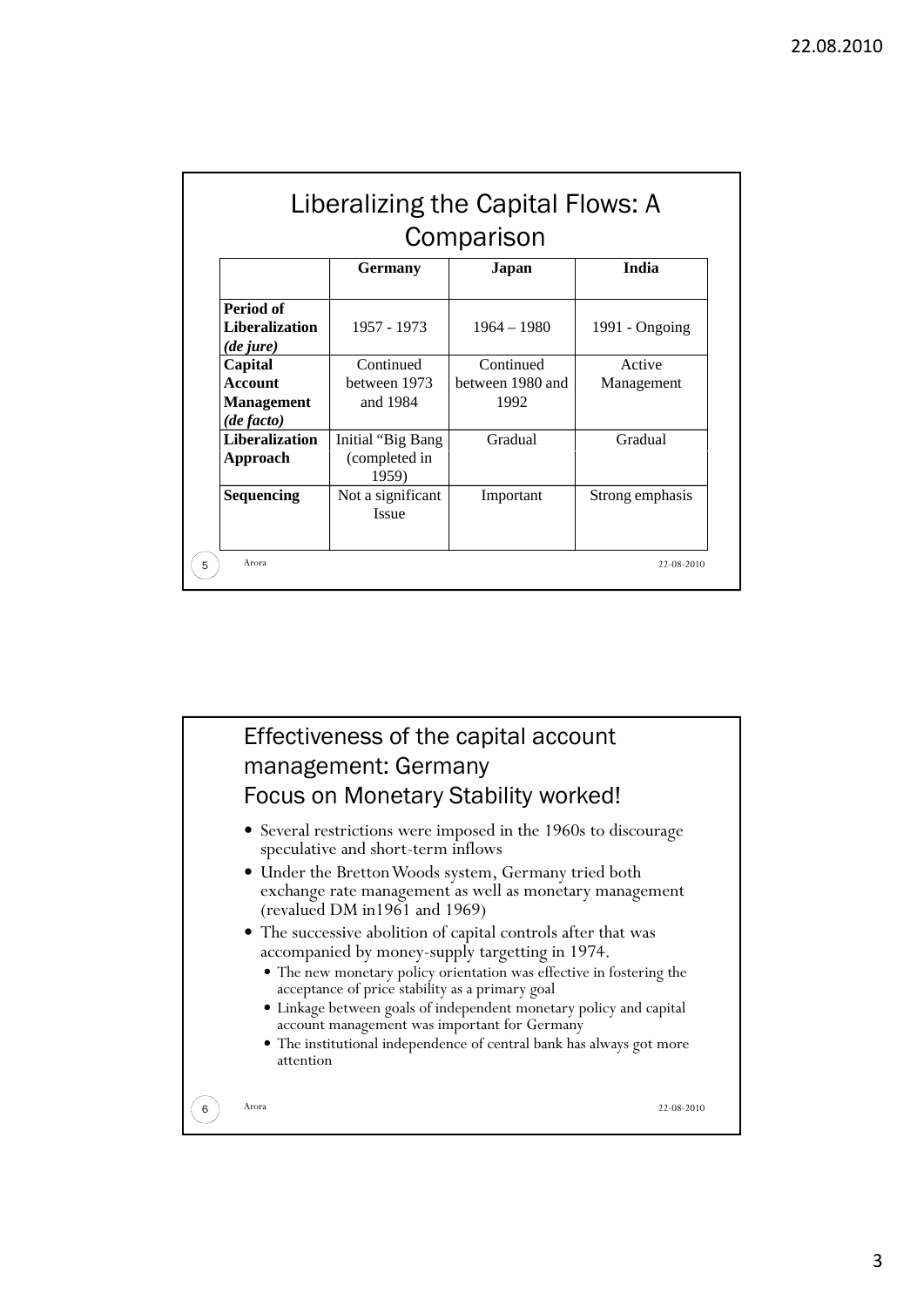

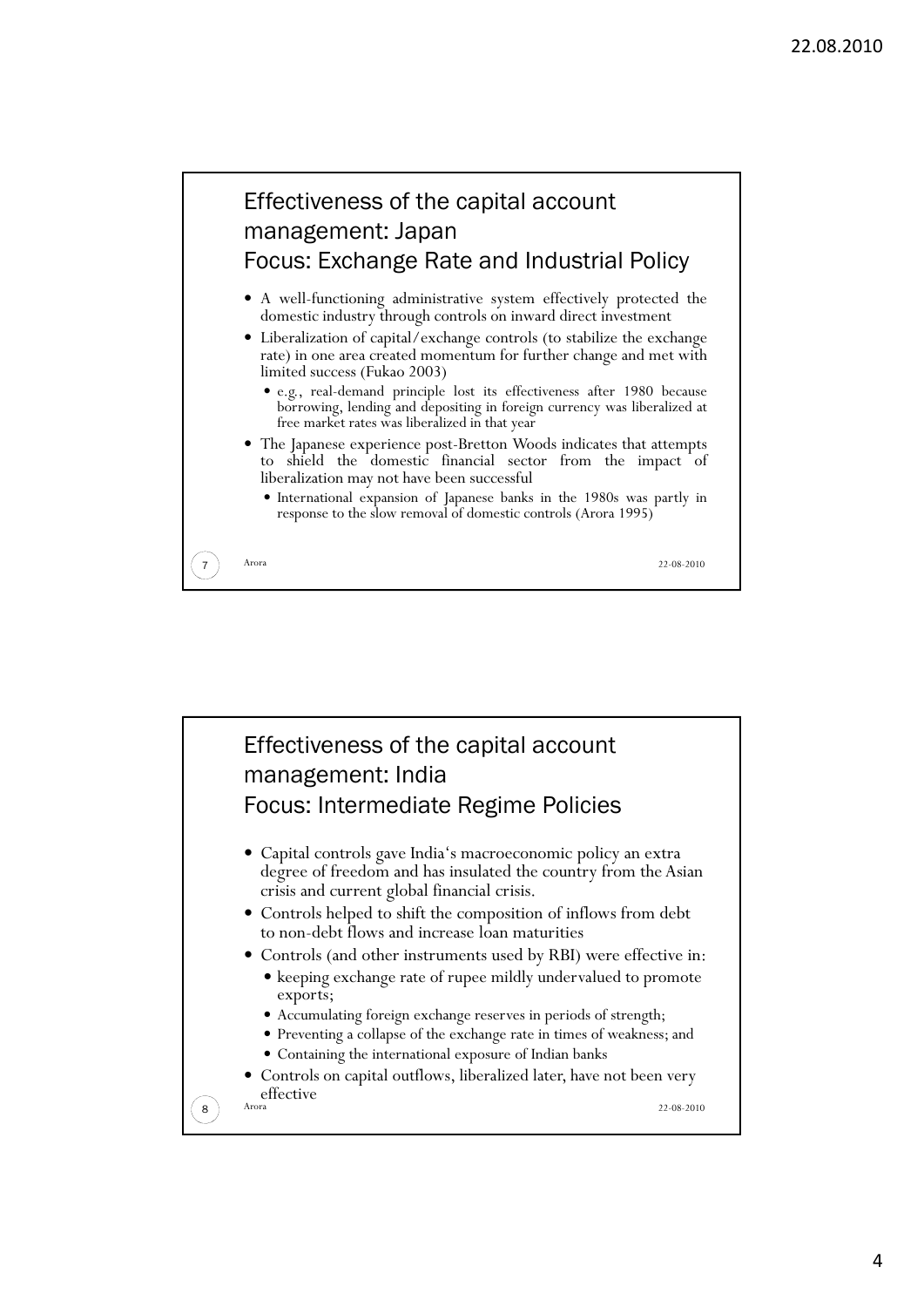

- What has changed in the global financial environment?:
	- The financial markets have become more complex
	- The financial markets are more integrated
	- The boundries between short- and long-term financial markets are increasingly being blurred
	- Speculative attacks on financial markets are more frequent and extensive
	- Financially active MNCs move around their idle cash to reap the benefits of arbitrage
	- Improved communication and information flow has made financial markets dynamic and transparent

**9**  $\big)$  Arora 22-08-2010

Lessons from the Experience of Germany, India and Japan: Lesson for Emerging Economies • Relationship to Policy Goals: Capital controls do help in avoiding short-term fluctuations of the exchange rate (Japan) Capital controls do provide for moneuvering the monetary policy (Germany/ India) Capital controls can support the industrial policy though selective FDI (Japan / India) Capital controls help in changing the composition of flows away from debt flows (India) **10**  $\big)$  Arora 22-08-2010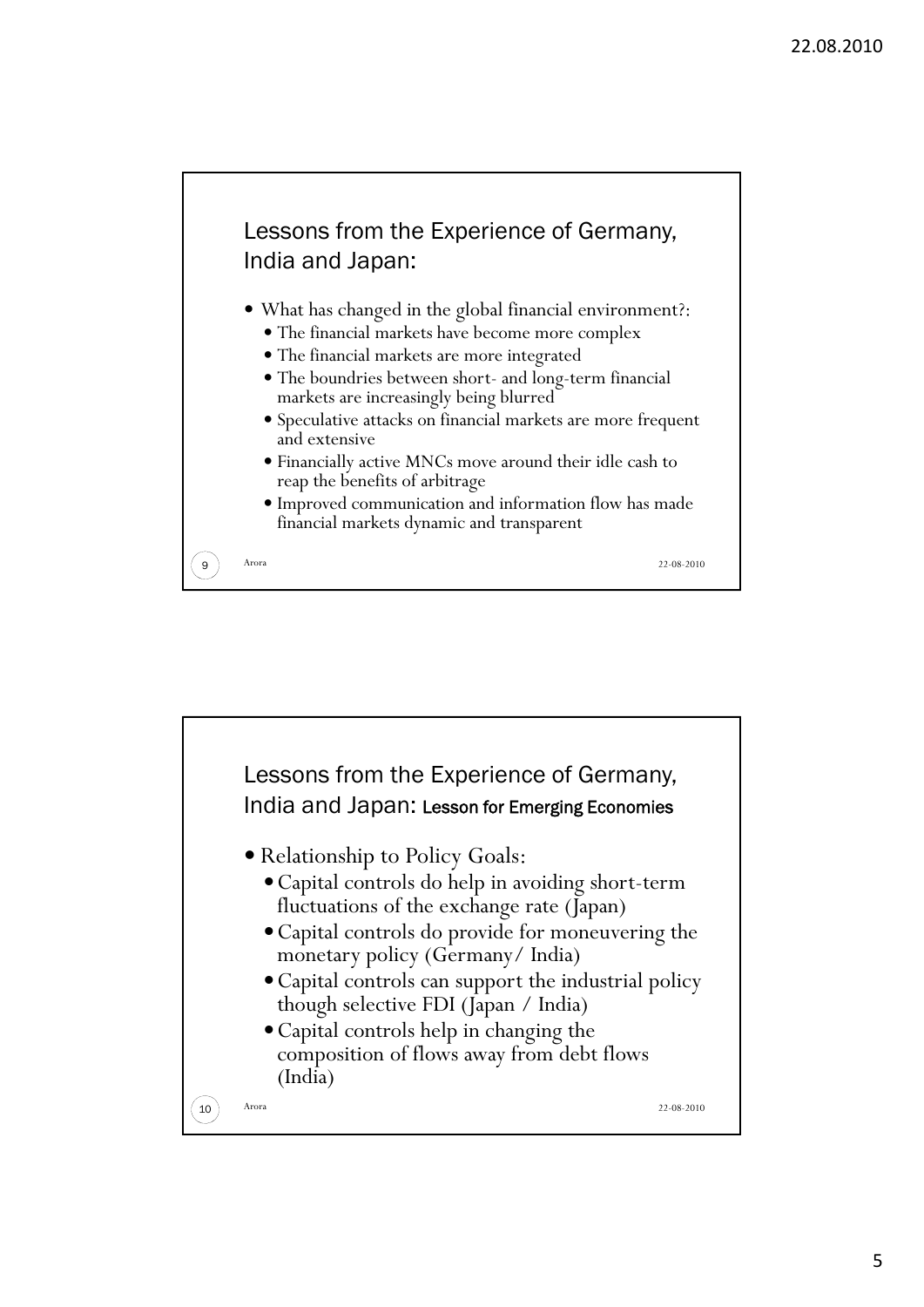

- Links to Financial Stability:
	- Controls on inflows are more effective than controls on outflows, particularly, controls on volatility of short-term inflows (Germany and Japan)
	- A well-developed financial system helps mitigate the effects of volatile capital flows on the real economy (Japan)
	- Prudential supervision of the financial derivatives markets improves risk management (Regulatory Framework for OTC derivatives market in India)

**11** Arora 22-08-2010

Lessons from the Experience of Germany, India and Japan: Lesson for Emerging Economies Reference to effectiveness: Capital controls of shorter duration are more effective than long-term controls (Signaling effect) Capital controls more effective if combined with exchange controls (Japan / India) Cooperation of the banking system essential for enforcing capital controls (Authorized foreign exchange banks as vehicle of exchange control management in Japan) • Regional cooperation can improve the effectiveness (Germany) **12**  $\big)$  Arora 22-08-2010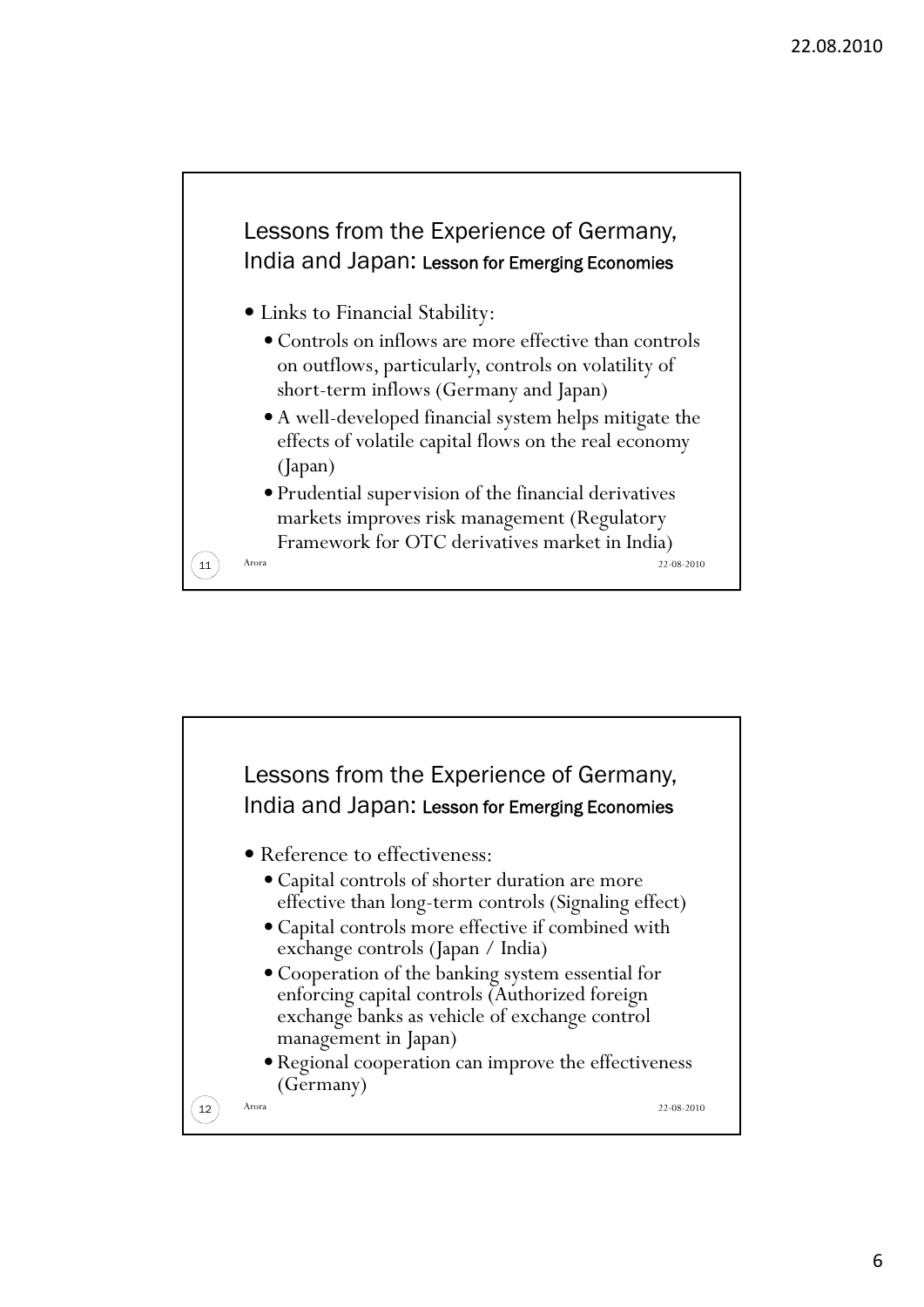

- Reference to Reregulation:
	- International banking (foreign currency transactions of residents and local currency transactions of non-residents) activities of banks should be supervised and controlled (e.g.,limits on overall exposure, India)
- Capital account management should be  $\widehat{\mathcal{L}}$  countercyclical (India)

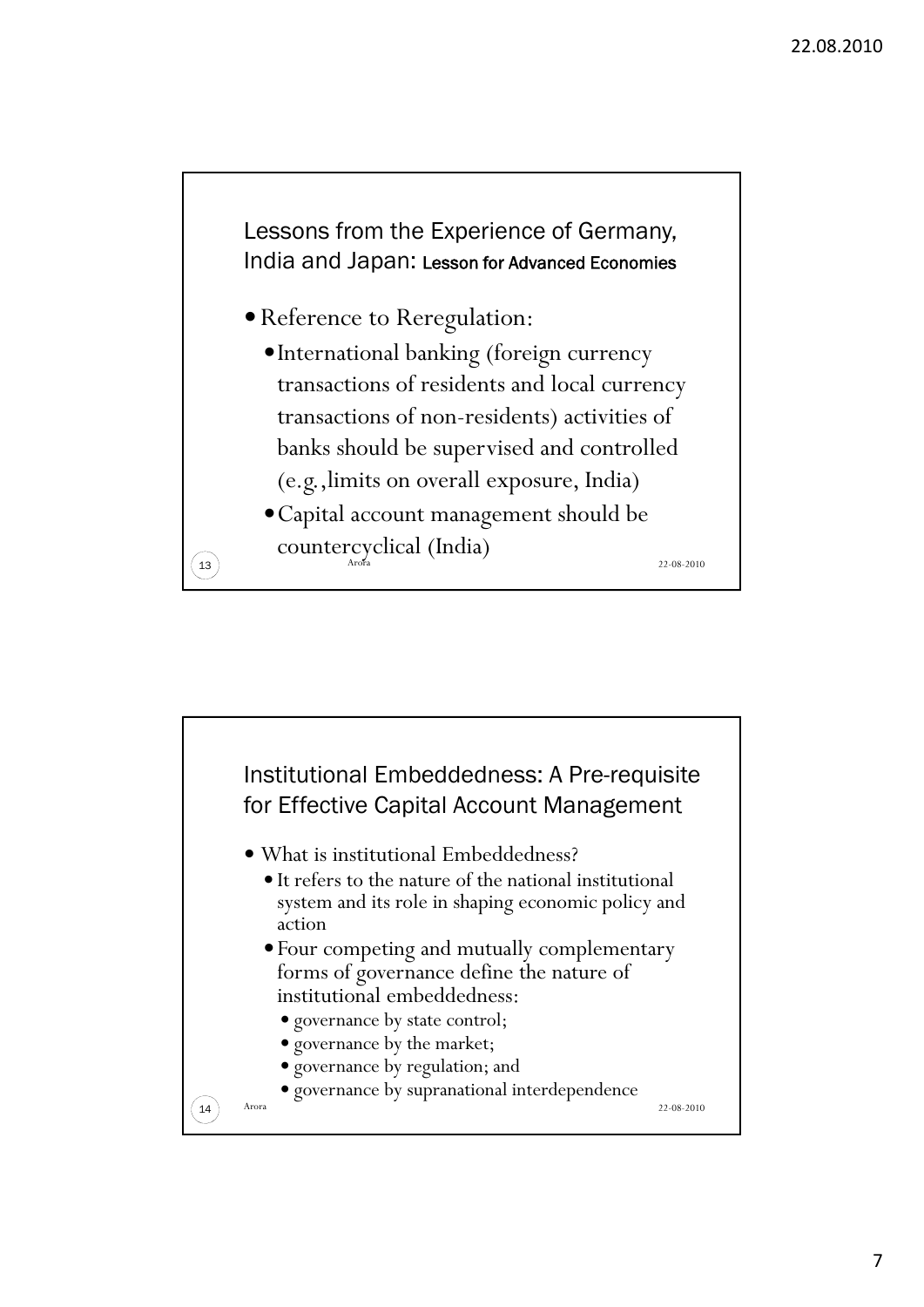## Institutional Embeddedness and **Sequencing**

- $\bullet$  Importance of carefully sequencing capital account liberalization with other policies associated with the larger process of institutional development.
- Kaminsky and Schmukler (2008, p. 25) suggest that discussion about sequencing may be irrelevant if institutional changes are:
	- Not undertaken by the governments independently; or
	- Introduced only in response to certain shocks; or
	- Never predate liberalization; or
	- Happen mostly as a result of the existence of deregulated financial markets

15 Arora 22-08-2010

Institutional Embeddedness for Effective Capital Account Management: Comparative Analysis Germany has had a preference for liberalization *with* institutionalization. Abdelal, 2007 believes that it appears to be a function of idealogy and not of power The institutional significance and the role given to German Bundesbank until the creation of ECB! The problems in the Japanese experience of liberalization appear to be related to weaker institutional embeddedness. the reluctant/delayed liberalization of the domestic financial system and protection of the domestic institutions • In the Indian context, RBI and SEBI's position offers an interesting example of embeddedness RBI is not only the custodian of the monetary policy but also supervises banks/other financial institutions, and is the primary regulator of the financial markets. SEBI has the mandate of supervising and regulating the capital markets **16**  $\big)$  Arora 22-08-2010

## 8